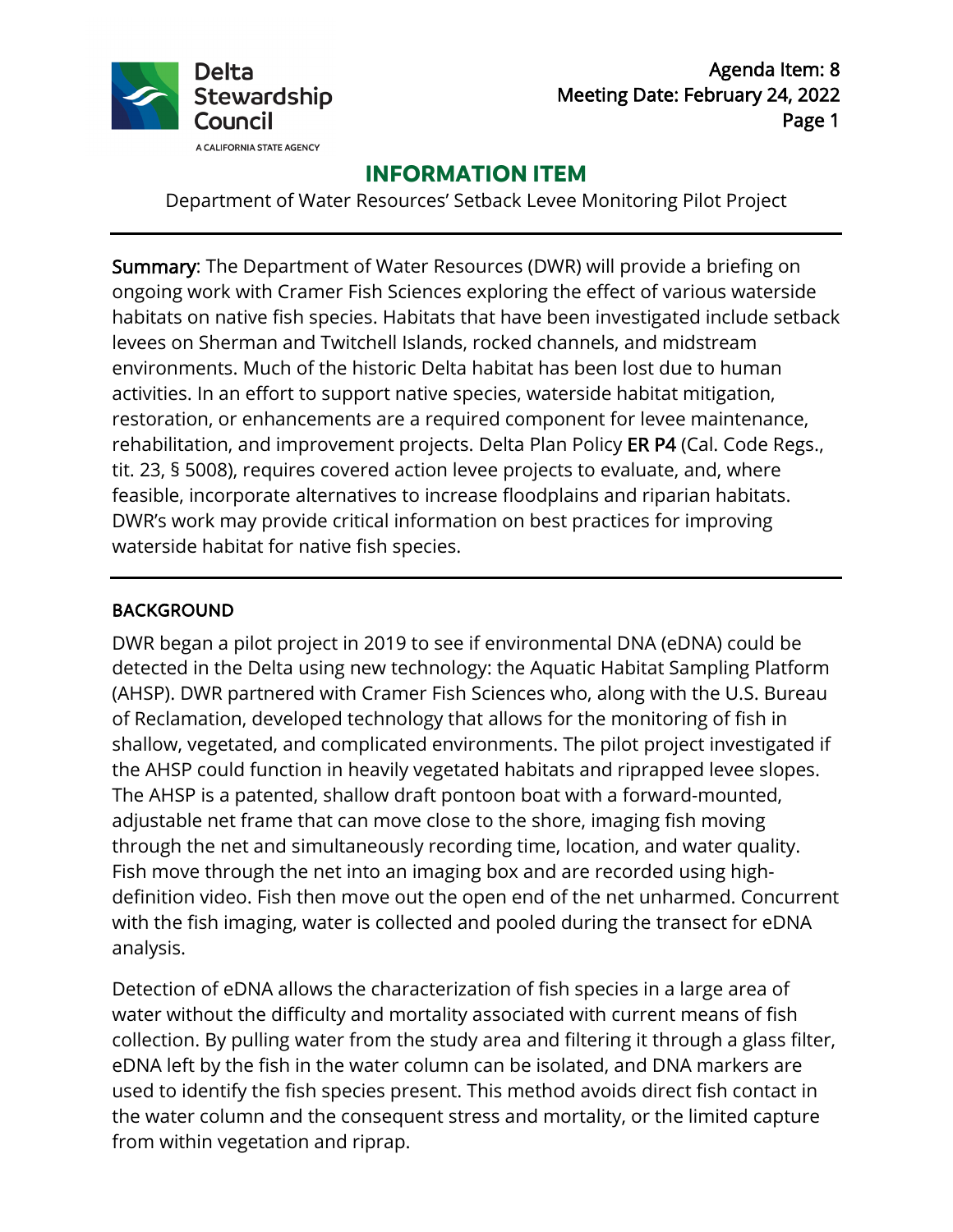The invention of the AHSP by Cramer Fish Sciences coupled with their developing aquatic organisms, or requiring an incidental take permit under Section 10 of the expertise in eDNA detection and analysis allows for an opportunity to monitor complicated habitats such as intertidal marshes, vegetated levee benches, steep riprapped levee slopes, and highly vegetated areas without harm to sensitive federal Endangered Species Act.



Graphic representation of the ASHP

 industries dependent on natural resources. Delta Plan Policy ER P4 requires levee 23, § 5008). The data collected through this project will help us to understand how species. This pilot study could inform and improve the outcome of riparian Habitat loss is one of the greatest stressors to the Delta ecosystem. Habitat degradation impacts human health, water supply reliability, recreation, and projects to evaluate and, where feasible, incorporate alternatives, including the use of setback levees, to increase floodplains and riparian habitats (Cal. Code Regs., tit. successful habitat enhancement projects have been in supporting native fish restoration projects and fisheries throughout the Delta by identifying best practices for waterside enhancement projects.

# TODAY'S PRESENTATION

 Multibenefit Initiatives, will present on the aquatic monitoring pilot project DWR is Randy Mager, a senior environmental scientist in the Delta Ecosystem Enhancement section of the Delta Levees Program, a part of DWR's Division of conducting. The pilot project is undertaken along Delta levees to compare the effectiveness of setback levees and their waterside levee habitat for native fish